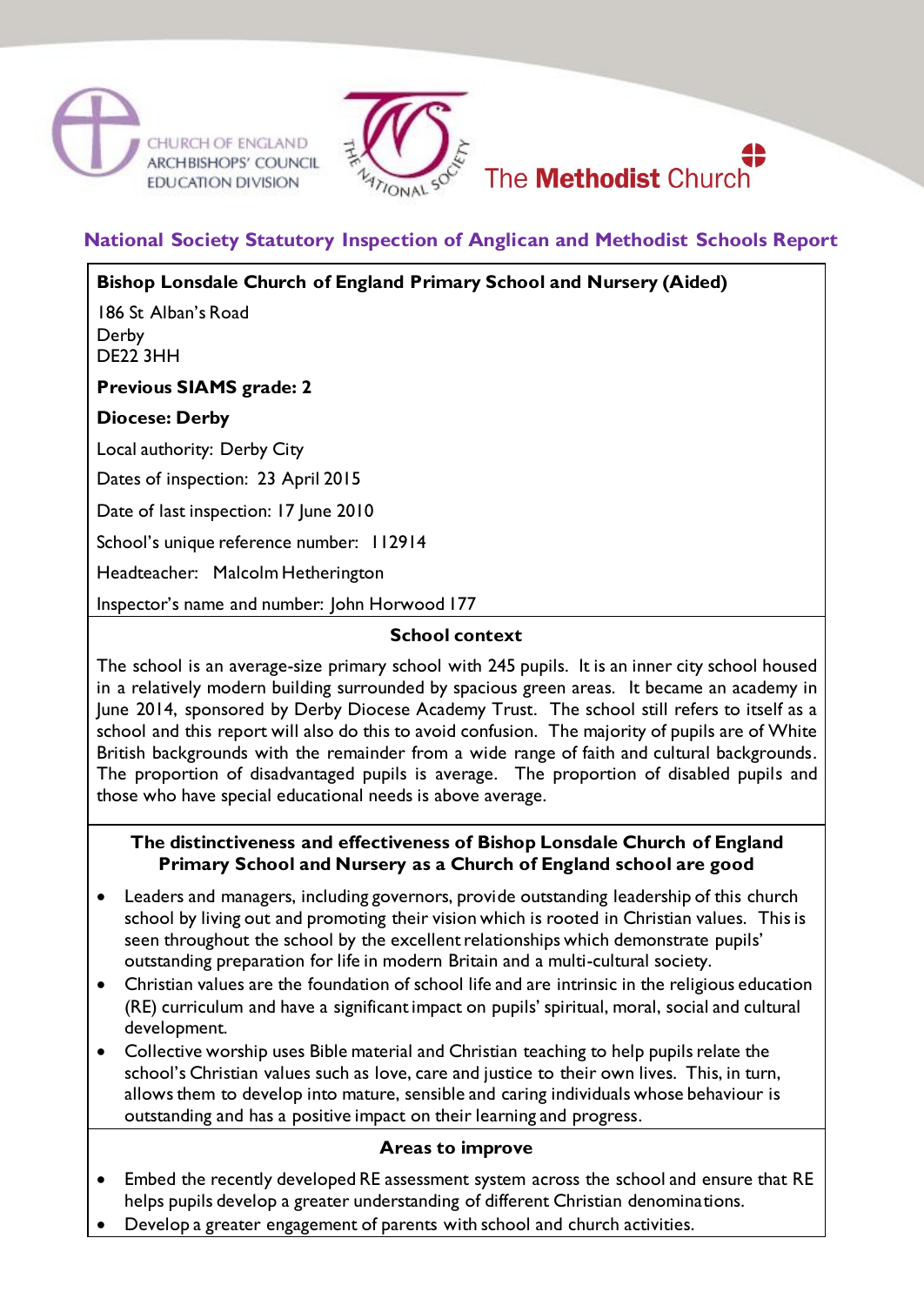#### **The school, through its distinctive Christian character, is good at meeting the needs of all learners**

The school is popular with parents many of whom send their children to the school because it has strong Christian values. The headteacher has a strong and sincere faith which is respected and supported throughout the school community. He leads by example in ensuring that the care and well-being of pupils is of the highest standard and his clear vision for the school, based on Christian values, is supported by governors, staff and clergy. The Christian values of love and care permeate the whole school and are reflected in the excellent relationships across the school. Throughout the day pupils all work and play together within a caring and harmonious atmosphere where every pupil is able to achieve well in both their academic and personal skills. Pupils say they learn well because teachers care for them and ensure that they enjoy lessons whilst working hard. They understand the importance of equal opportunities, fairness and justice which contribute to their outstanding behaviour. Pupils' spiritual development is supported by the priority given to opportunities for prayer and reflection around the school and by the religious education (RE) curriculum. Pupils talk confidently about religion both in lessons and to adults around the school. All aspects of pupils' spiritual, moral, social and cultural development are good. Pupils learn and understand about Christianity and especially about Anglican traditions. Although St Luke's Church is in an interregnum, the headteacher, the foundation governors and the chaplain are maintaining excellent support for pupils' understanding. The curriculum and the rich cultural mix of backgrounds within the school support pupils' awareness of diversity and prepare them for their future life. There are good links with schools in other countries. Pupils' understanding of Christianity as a world-wide faith is not fully developed but the RE planning shows that this aspect is scheduled for delivery. Parents are extremely supportive of the school and of the headteacher. They agree with the inspection findings that Christian values permeate school life and that both RE and collective worship are important beneficial elements of the provision. Christian fellowship is demonstrated by the school and parents working together to encourage good attendance. However, although the headteacher has successfully encouraged a higher number of parents to attend the recent Easter church service, parents' involvement with other activities is underdeveloped. No pupil spoken to could identify any way the school could be improved.

# **The impact of collective worship on the school community is good**

Collective worship takes place at the start of the day and is attended by all pupils, teachers and teaching assistants who all wholeheartedly join in. Older pupils help with organising worship and all year groups have the opportunity to say prayers that they have written. A worship club has recently been formed with over one third of pupils wanting to be involved – this group, who met for the first time during the inspection, is to be given more responsibility for organising its own collective worships. Collective worship is well planned over a four-year cycle and is linked effectively to Christian values. It is regularly linked to stories in the Bible and helps pupils relate the Bible to every-day life situations. There are frequent references to God and to Jesus. Resources to support worship are good and create a reflective and respectful atmosphere within the school hall. Candles are used to help pupils develop an understanding of the Trinity and of Anglican traditions. Pupils' participation and enjoyment in worship helps their understanding of the impact of Christian values on lives. Questioning and responses within collective worship, together with responses to a pupil questionnaire, confirm that pupils have a good understanding of what Christian values mean. The impact of collective worship is shown by older pupils' confidence in discussing their experience about previous collective worships. They explained how visitors and activities within worship make the worship memorable. Pupils attend a Mass in St Luke's Church twice a year and services for Christian festivals and special school events. This supports pupils' understanding of Anglican traditions and broadens the range of experiences they have of collective worship. Prayer and periods of reflection are seen as part of daily life and opportunities for these occur regularly during the day. The collective worship coordinator monitors the impact of worship and